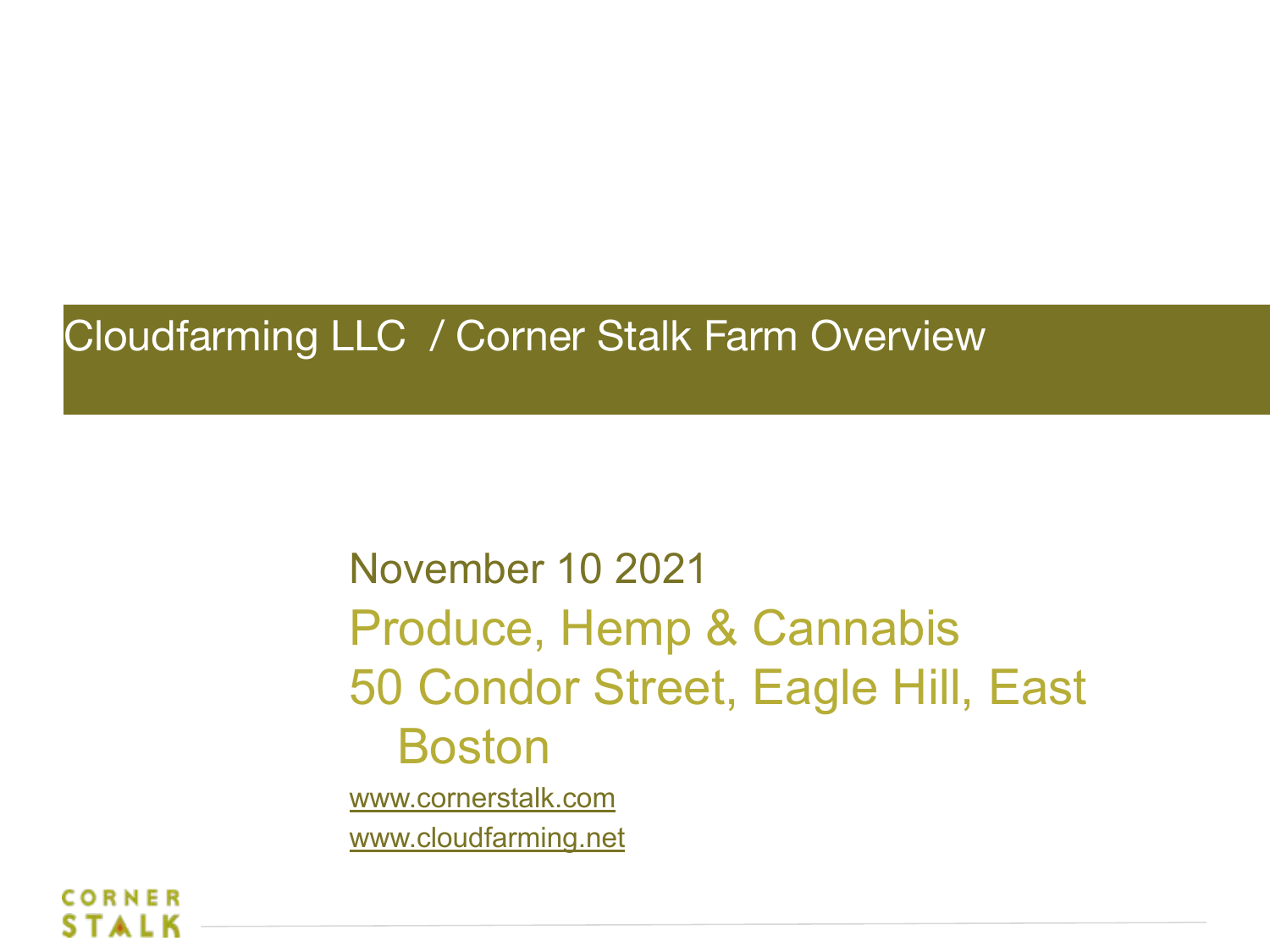# East Boston industrial zone farm location<br>East diverse industrial zone farm location

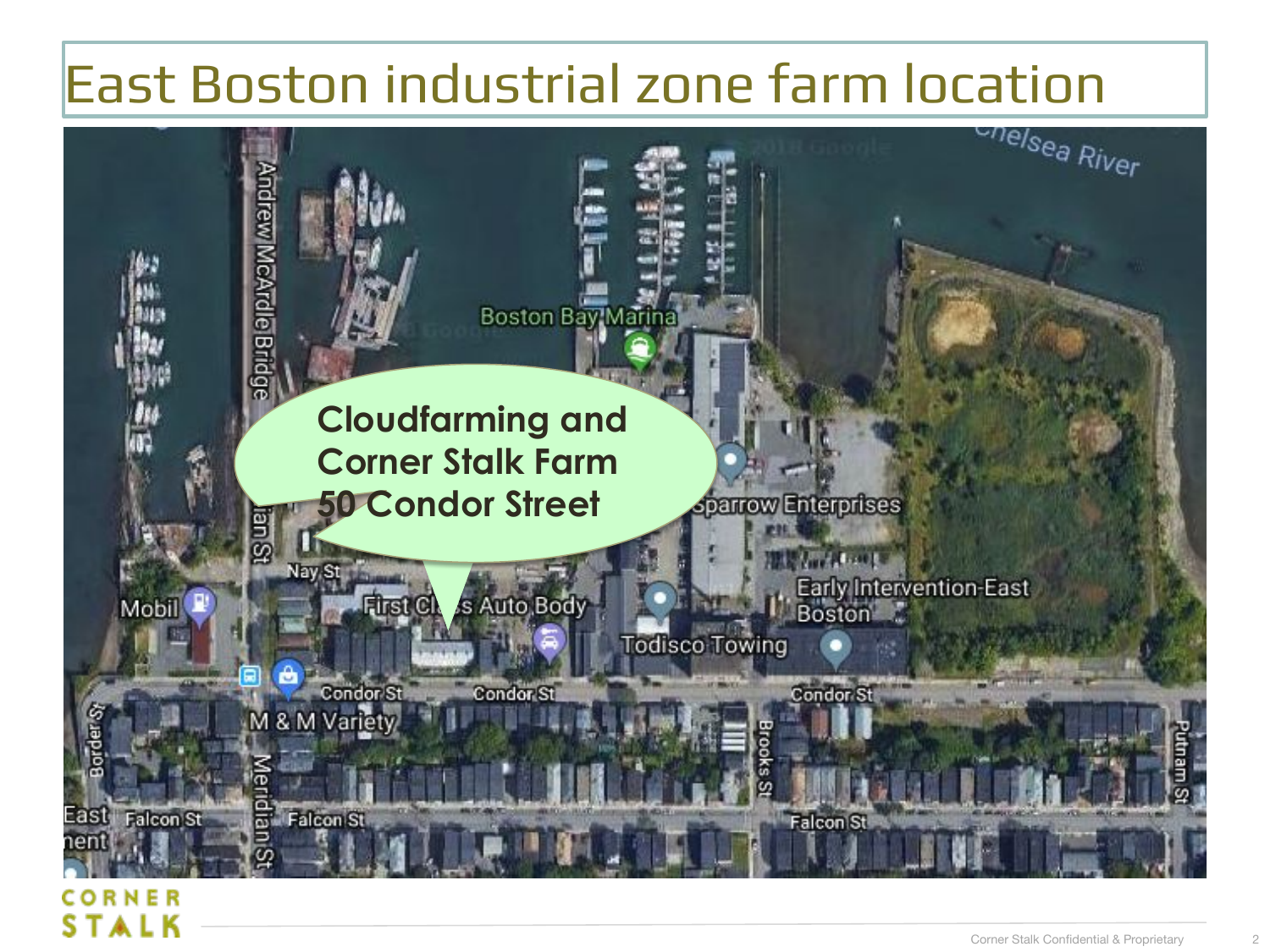#### Corporate Structure of Cloudfarming LLC

- Operating in East Boston Since September 2013
- Constance Cooney is the primary partner at 51% ownership with Shawn Cooney at 49%
- There are no other direct or indirect participants
- Address of the Cloudfarming and the principals
	- 77 Pond Street

CORNER

- Marblehead, MA 01945
- Cloudfarming LLC, Constance Cooney and Shawn Cooney have no other cannabis licenses in Massachusetts in which any direct or indirect beneficial interest holders have no interest in and any pending licenses applied for in Massachusetts in which any direct or indirect beneficial interest holders has or may have an interest in.

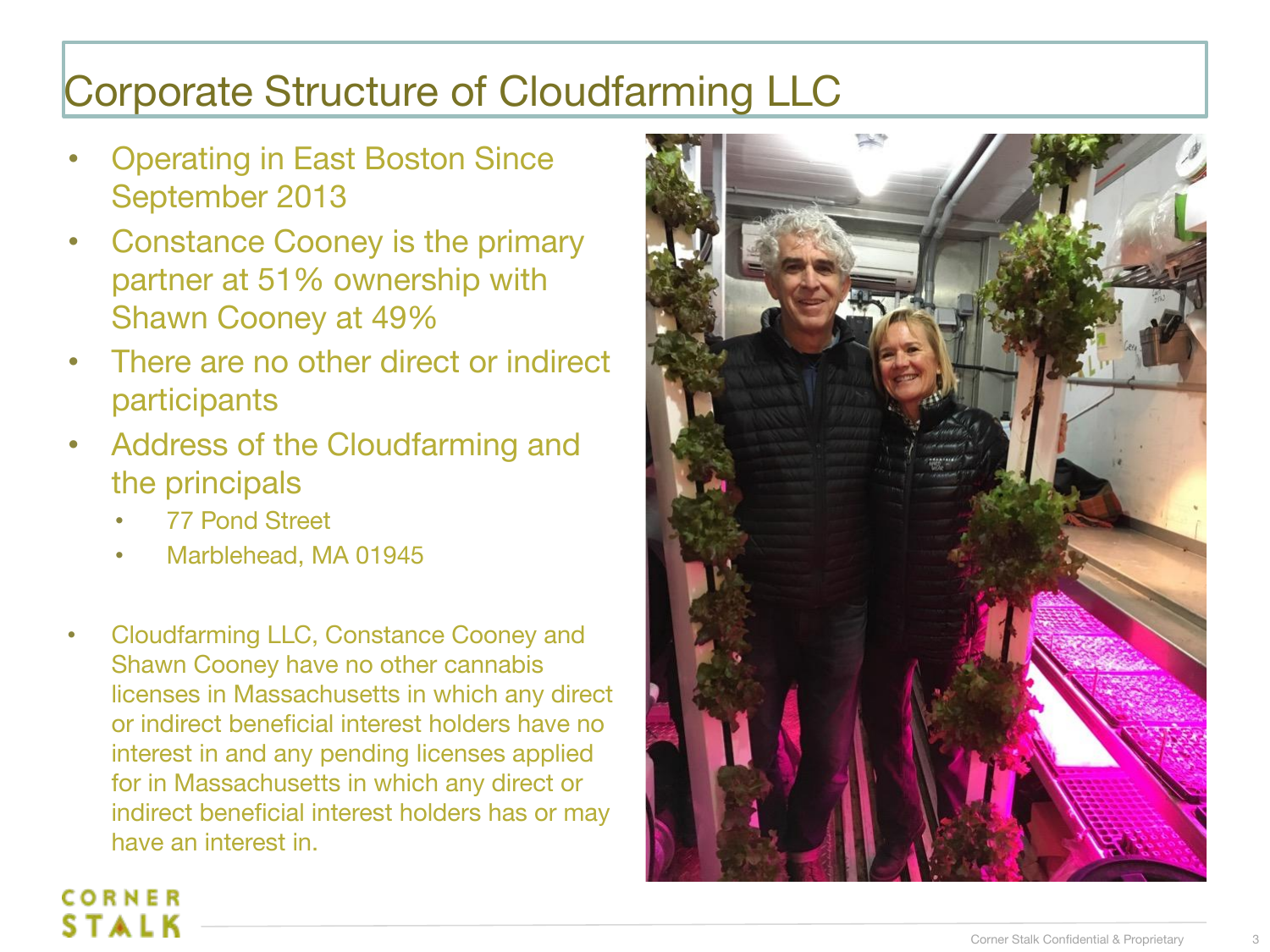# Timeline

- Initial Contact Alexis Finneran Tkachuk April 2018
- Initial Presentation and Application to Alexis Finneran Tkachuk May 2018
- Meeting with Lydia Edwards and Staff May 10 2018 at 3PM
- ISD Filing June 2018
- ISD denial August 2018
- BOA Filing August 2018
- Initial community meeting held by ONS December 2018 with neighborhood and representatives from Councilor Edwards' and Representative Madaro's offices
- Second Licensing Process Application August 2020
- Second community meeting held by ONS April 2021 with neighborhood and representatives from Councilor Edwards' and Representative Madaro's offices
- Letter from BCB to District City Councilor Lydia Edwards April 13 2021
	- June 2 Councilor Edwards non response triggers Queue for BCB hearing
- Many Meetings with Adrian Madaro from 2013 through 2021
- Many meetings with Lina Tramelli
- Many Meetings with Edward McGuire and Jose Garcia-Mota TALK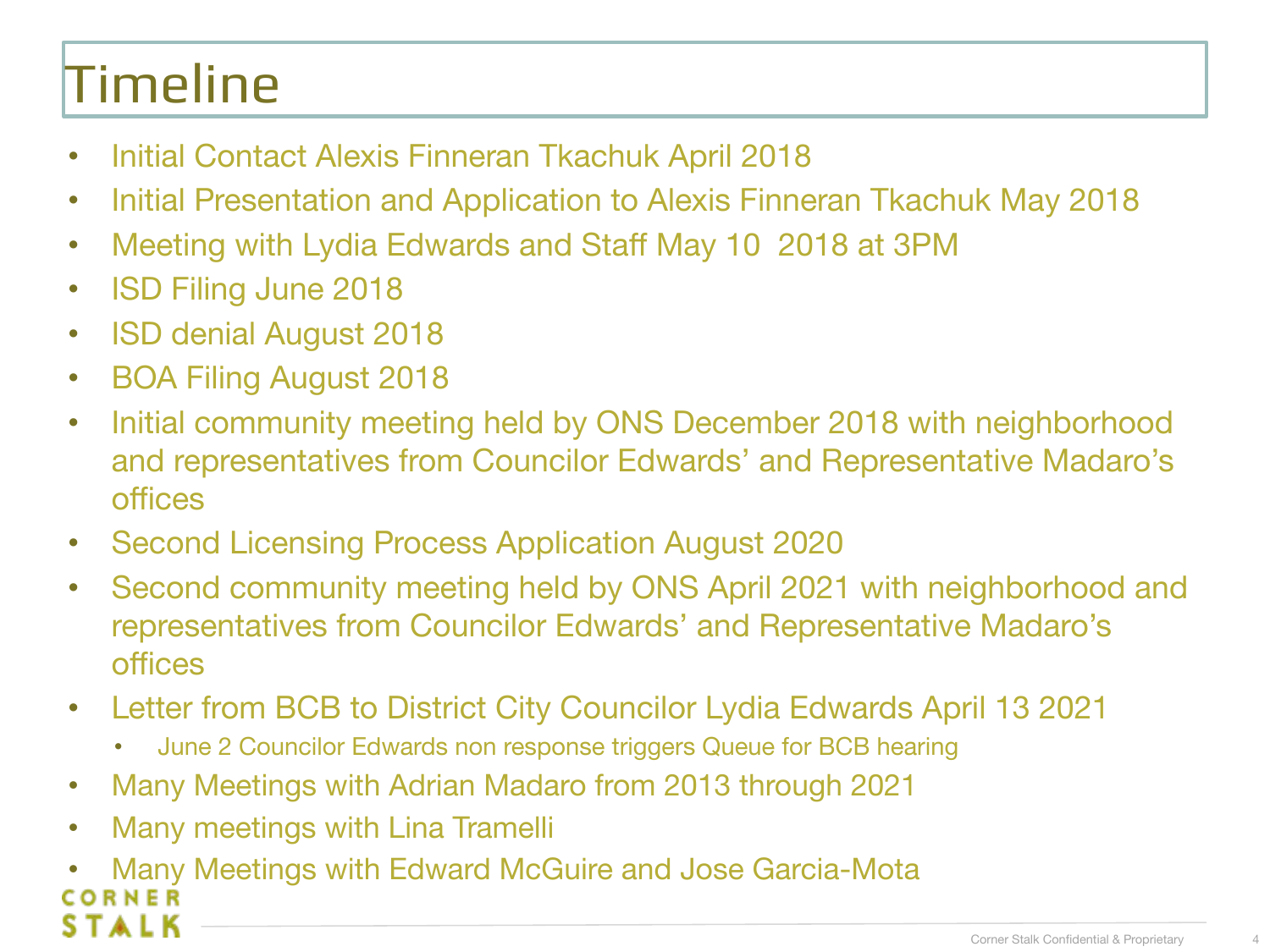#### 2000 Square foot indoor farm at 50 Condor **Street**

 $+$ 

### Currently producing as much lettuce as a 4 acre farm

CORNER **STALK**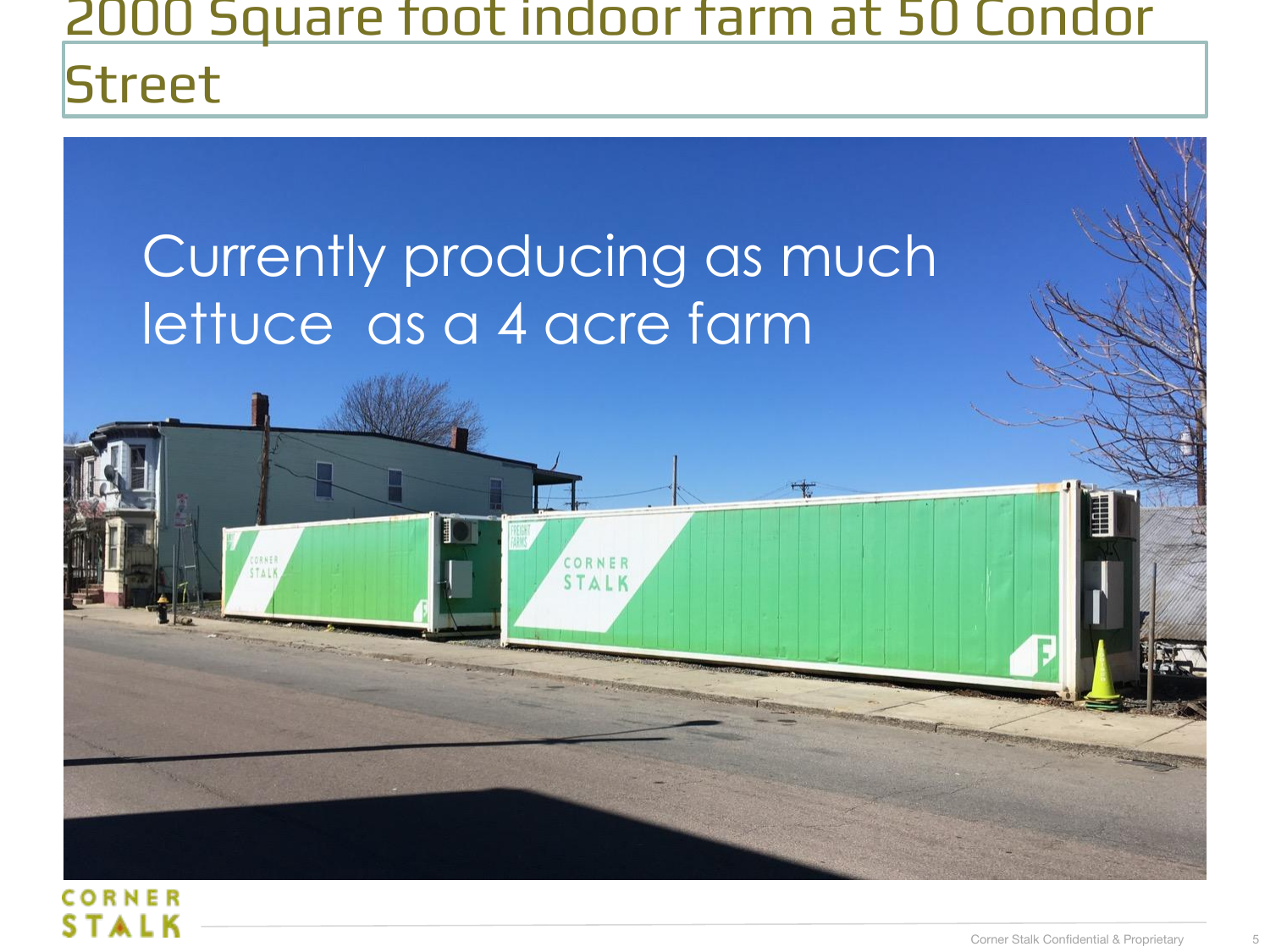#### Fully Operational Farm - Bootstrapped

- Investment \$500,000 in a fully BUILT OUT infrastructure
	- Automated farm State of the art lighting, fertigation, management, propagation, nursery, vegetation and bloom facility
	- R&D relationships with cutting edge Vendors
		- Lighting, HVAC, Water, and Genetics, etc.
- Experience

CORNER

- 7 years of farm operation in Boston
- Vice Chairman National Cannabis Industry Association FDC
- Founder Sustainable Cannabis Coalition
- Chairman ASTM Sustainable Cannabis Committee (D37.09)
- Brand awareness in Metro-Boston in consumer and wholesale food arenas
	- Thousands of customers
		- **Individuals**
		- **Families**
		- Most successful restaurants in Boston
		- Wholesalers
- Media coverage local and national
	- Print, Radio, Internet, Television
	- From Edible Boston to CNN Money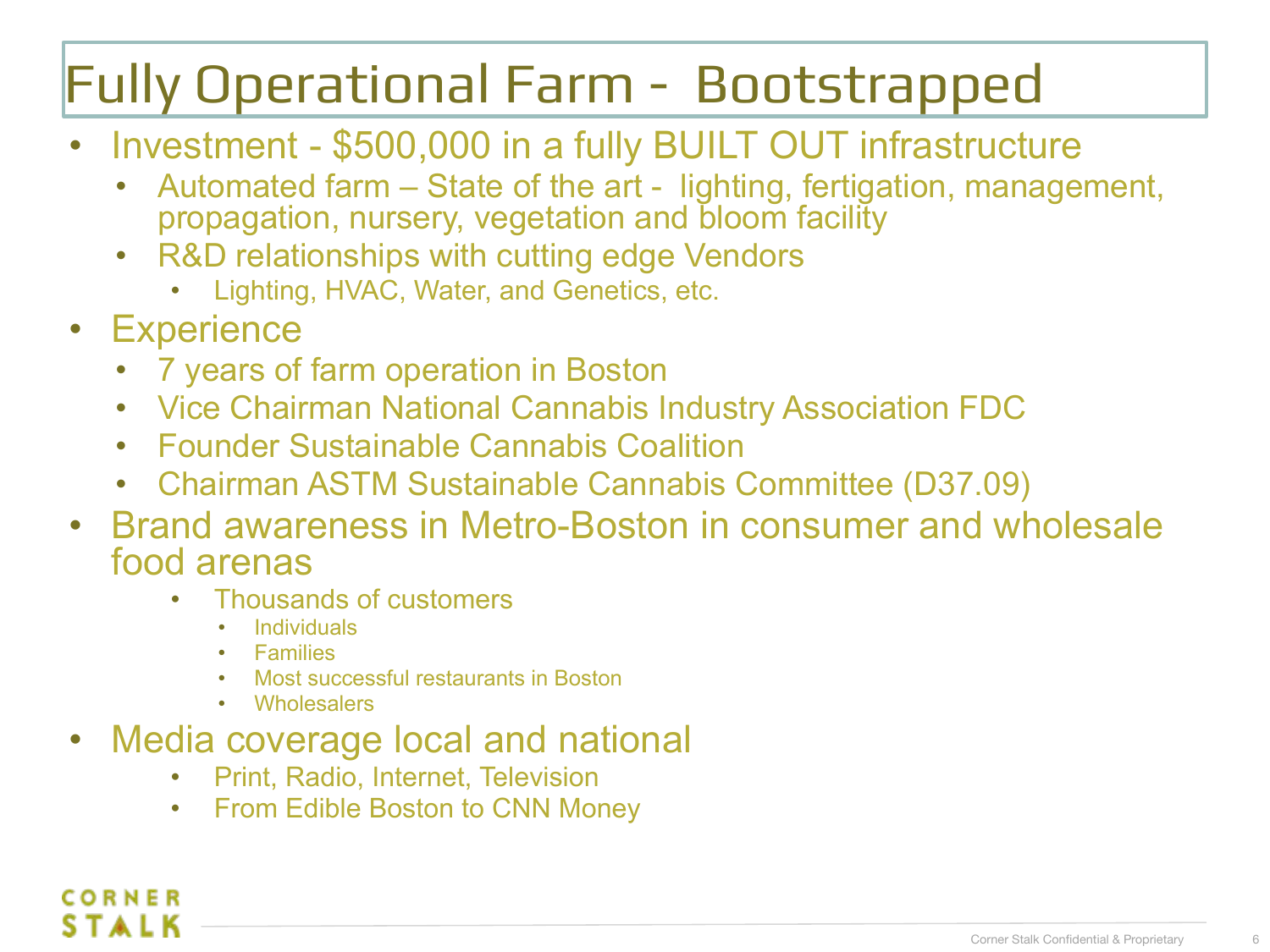#### Current Farm Overview

- Produce Farm
	- Lettuce and Herbs
	- Named Corner Stalk Farm
- Hemp Farm MDAR License # MA20180011GP
	- Cultivation and Manufacturing ONLY NO RETAIL
	- Growing since July 2018 with no security problems
	- Called Cloudfarming LLC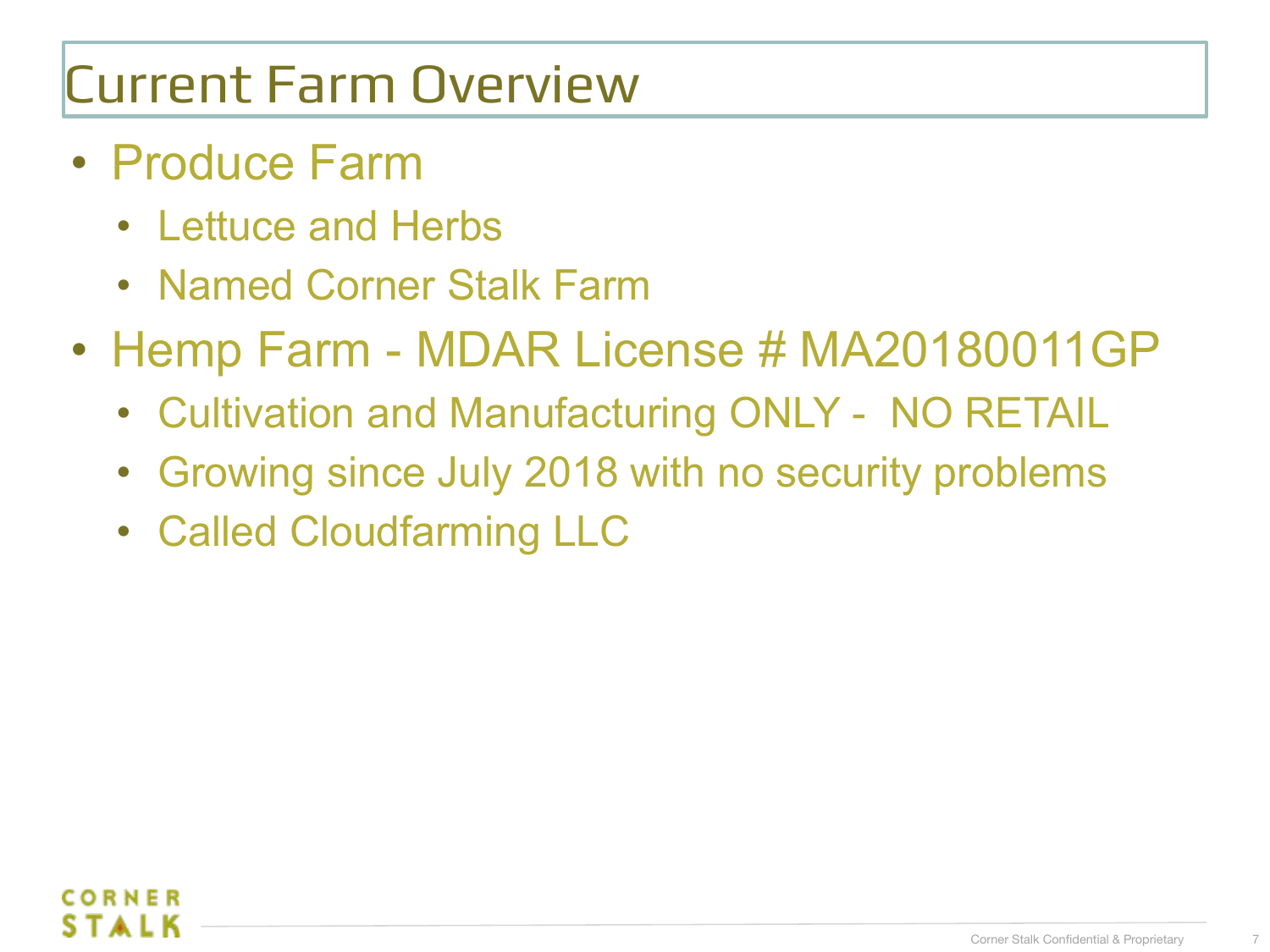#### Farm with Cannabis Overview

- Produce Farm
	- Lettuce and Herbs
	- Named Corner Stalk Farm
- Hemp Farm MDAR License # MA20180011GP
	- Cultivation and Manufacturing ONLY NO RETAIL
	- Growing since July 2018 with no security problems
	- Called Cloudfarming LLC
- **• Cannabis Farm**
	- **• Cultivation and Manufacturing ONLY NO RETAIL**
	- **• Grow Cannabis**
	- **• Eventually produce Oil, Rosin and Extracts**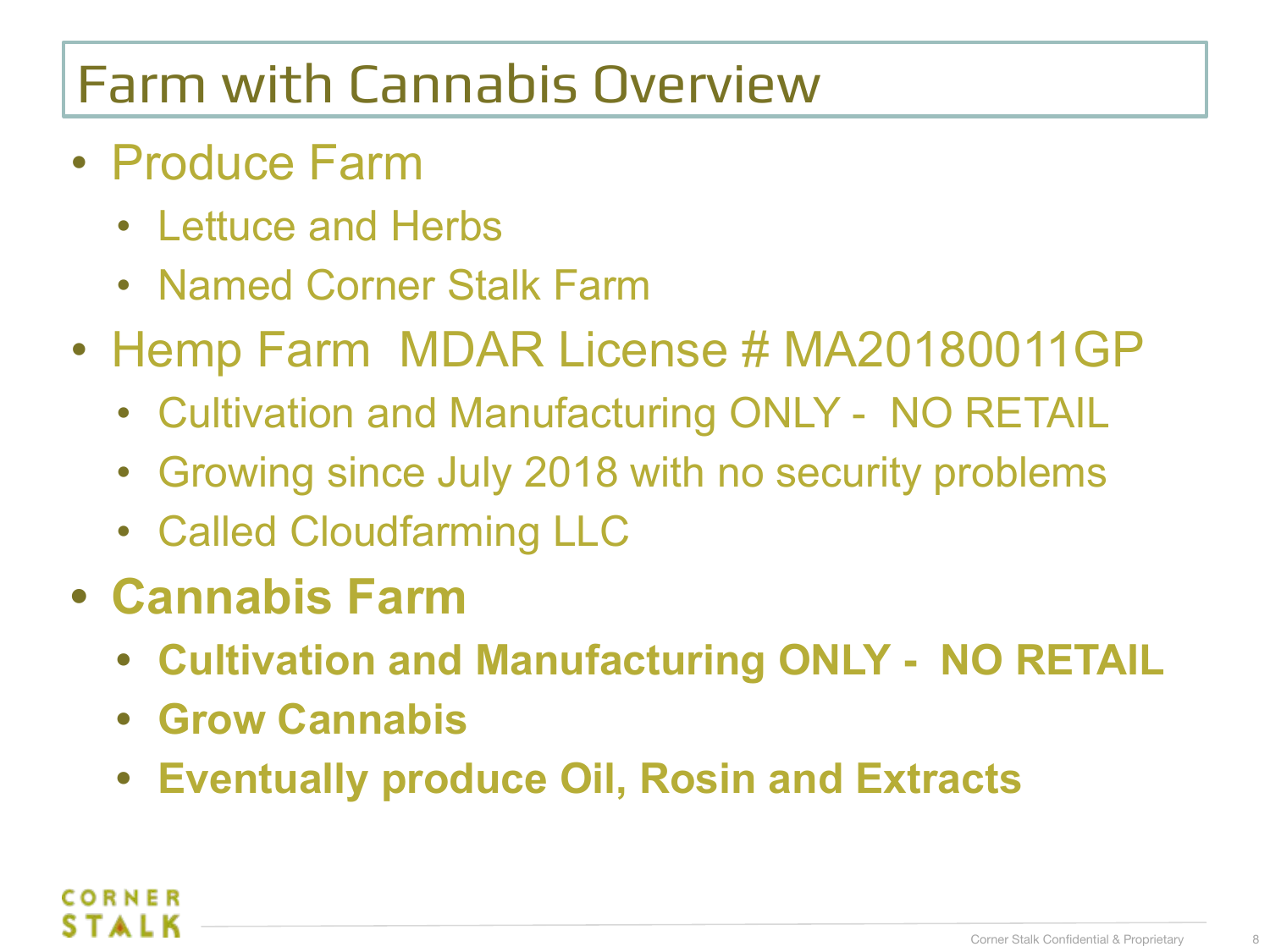## Cannabis' fit Eagle Hill Neighborhood

- Proposed location 50 Condor Street / 17 Nay **Street** 
	- Industrial Zone
	- 700 feet from East Boston High School
	- 1400 feet from Mario Umana School
	- 2428.8 feet to
		- Berkshire Root **Timeline puts Cloudfarming application prior to Berkshire roots**
	- More Than 1/2 mile to other neighborhood features
		- Central Square
- CORNER Urban Wild
- **STALK** DAV SQUAIA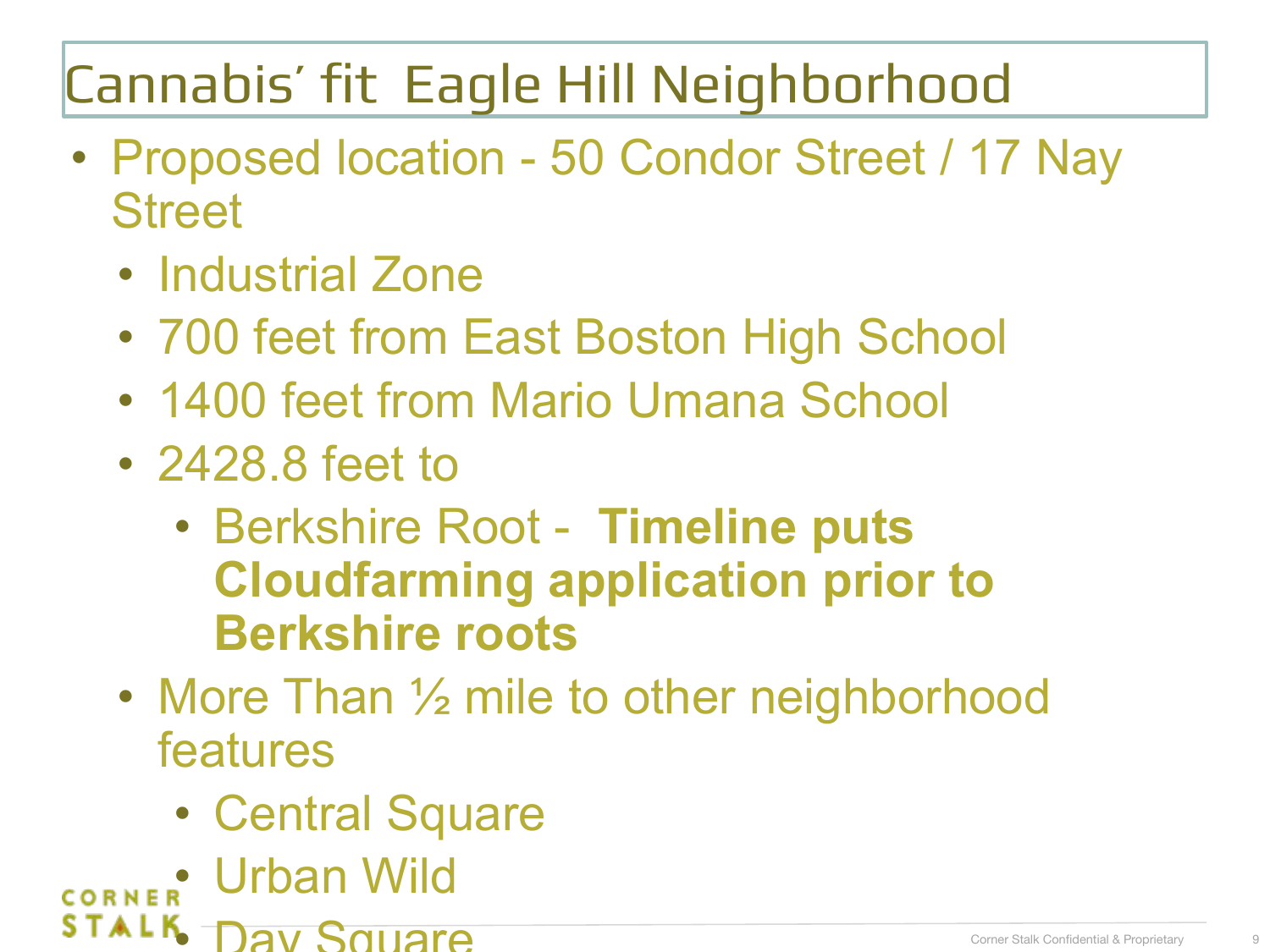# Neighborhood involvement

- News coverage of Farm and Cannabis Application By Frank Conte of EastBoston.com 3 times
- Initial meeting with Eagle Hill Civic Association about Cannabis Application with neighborhood and representatives from Councilior Edwards' and Representative Madaro's offices April 2018
- Second meeting with Eagle Hill Civic Association about Cannabis Application with neighborhood and representatives from Councilior Edwards' and Representative Madaro's offices April 2021
- Long term relationships and outreach as Corner Stalk Farm and as Cannabis applicant with Representative Adrian Madaro, John Lebeaux Commissioner of **MDAR**
- Long term relationships as Cornerstalk Farm with East Boston High, Eastie Farm, ENHC, NOAH, The Donald McKay School STEM program, Magdalena Ayed at Harborkeepers
- Personal relationships with all our residential neighbors.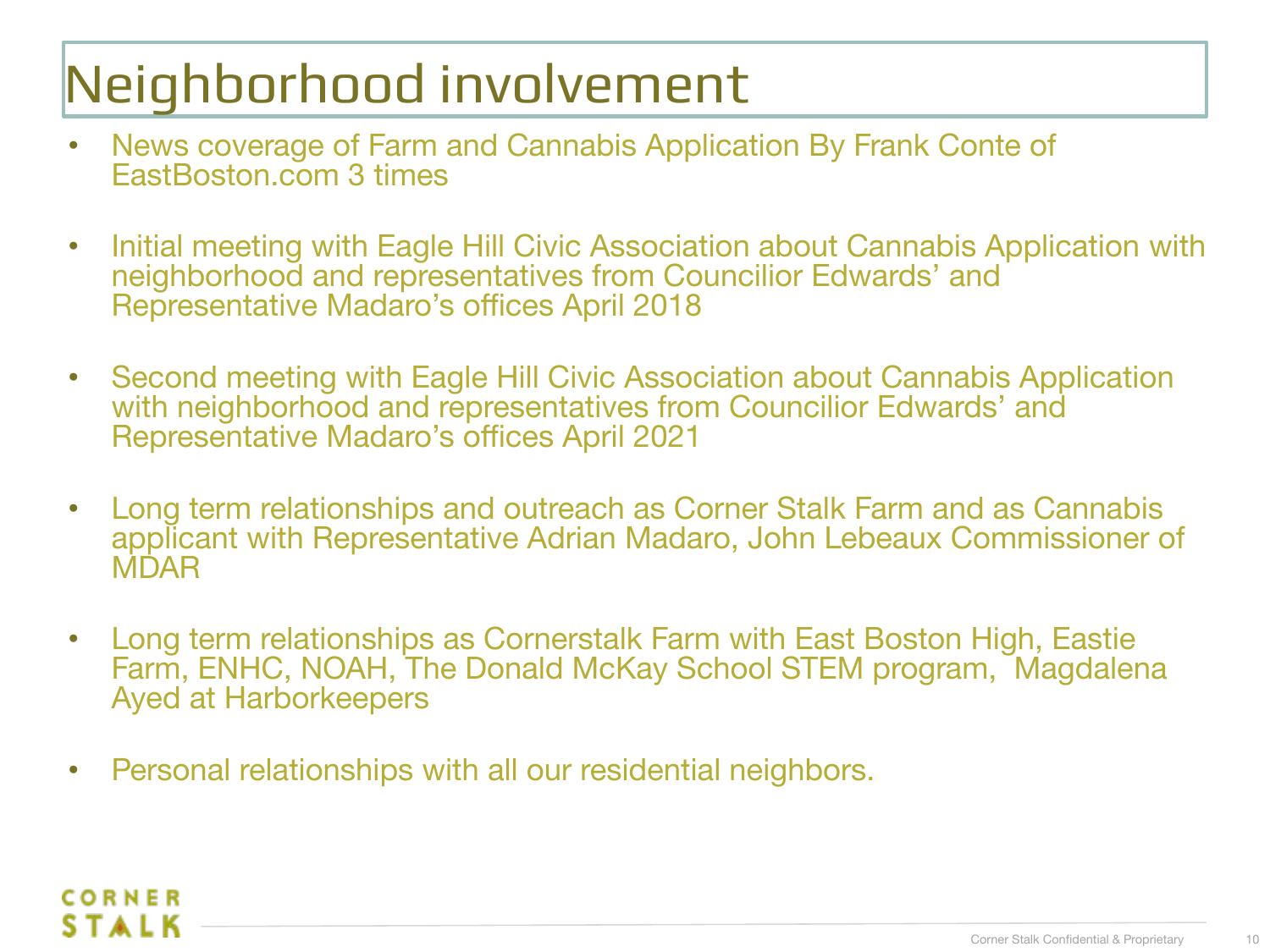# Continued or Greater Neighborhood

#### Involvement



APRIL 28 / 28 DE ABRIL  $8 - 9$  AM 293 BORDER ST.

**SWISS CHARD + SPINACH ACELGA + ESPINACA** 

**FRIDAY / VIERNES** APRIL 30 / 30 DE ABRIL  $8 - 9$  AM 293 BORDER ST.

**LECHUGA** 



Ven a ayudarnos a trasplantar las plantas

hemos cultivado hidropónicamente en

La Granja Corner Stalk

**SUNDAY / DOMINGO** MAY 2/2 DE MAYO 10 - 12 PM 293 BORDER ST.

**ONION, LEEK + MORE CEBOLLA, PUERRO + MÁS** 

#### CORNER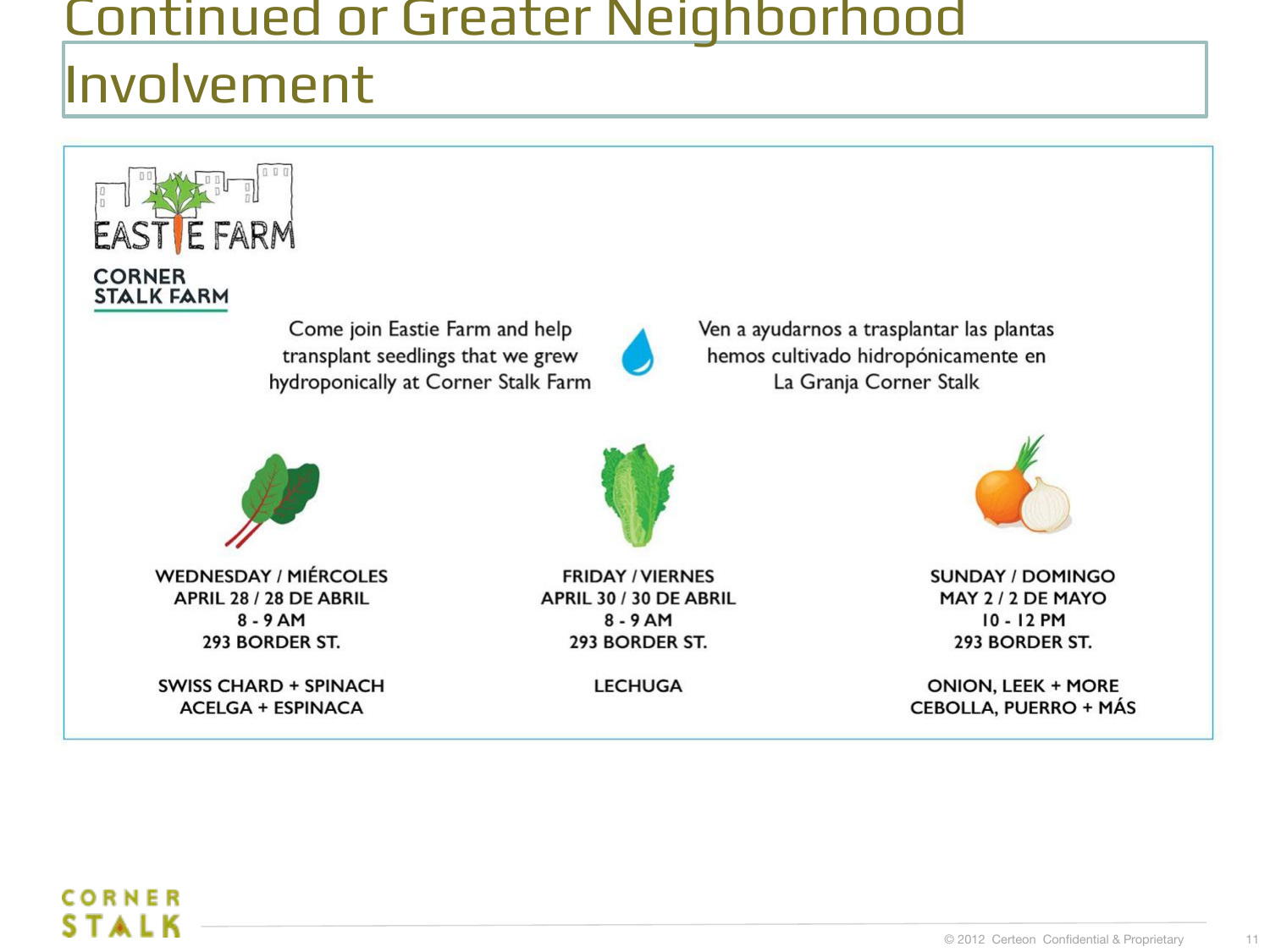#### Diversity Equity and Inclusion – History and

#### Plan

| Farm                                                | History at peak; Corner Stalk Supporting letter from Boston Public<br><b>Market CEO</b> |
|-----------------------------------------------------|-----------------------------------------------------------------------------------------|
| <b>Women</b>                                        | 7                                                                                       |
| Men                                                 | $\overline{2}$                                                                          |
| <b>Disenfranchised Populations (CCC definition)</b> | 8                                                                                       |
| <b>East Boston Residents</b>                        | $\overline{2}$                                                                          |
| <b>Boston Residents</b>                             | 5                                                                                       |
| <b>Wages</b>                                        | Started paying 15.00 in 2014                                                            |
| <b>Previous Criminal Record</b>                     | $\overline{O}$                                                                          |

- Track and create all DEI data, programs and policies using **Sustain.life**  software
- Publish DEI reports to website and supervising authorities quarterly
- Currently Creating Programs with Minority Cannabis Business Association and with the Diversity, Equity & Inclusion Committee of the NCIA
	- Webinars, training programs presentations for employees, Diversity applicants and interested people
- Grow and create products for DEI retail, delivery and production companies in the City of Boston first
- Target cultivation and production job training to management skills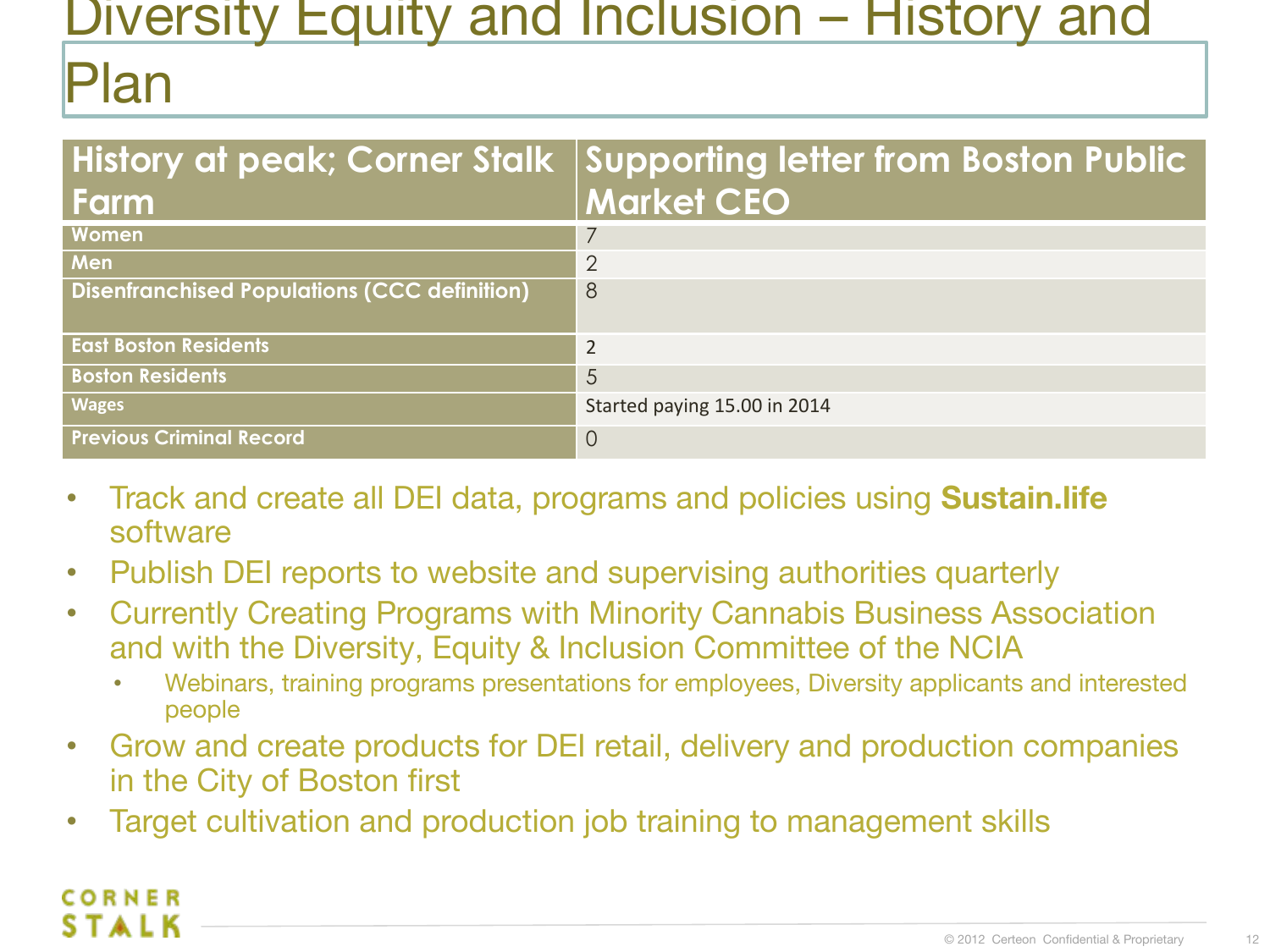## Employment – Diversity Executed

• Track all DEI data using **Sustain.life** software

**SIALN** 

- Publish Sustain.Life reports to website and authorities quarterly
- Local resources that will be utilized will at a minimum be, our neighborhood connections, Eagle Hill Civic Association, Mayors office of Workforce Development, Returning Citizens, Eastie Times, Eastboston.com, ElMundo and WeGrow Foundation

|                                                        | <b>GOALS for year1 - 8 employees</b>                                                                                                                                                                                                                                                                           |
|--------------------------------------------------------|----------------------------------------------------------------------------------------------------------------------------------------------------------------------------------------------------------------------------------------------------------------------------------------------------------------|
| Women                                                  | Moved to Disenfranchised                                                                                                                                                                                                                                                                                       |
| Men                                                    | 25%                                                                                                                                                                                                                                                                                                            |
| <b>Disenfranchised Populations (CCC</b><br>definition) | 75%                                                                                                                                                                                                                                                                                                            |
| <b>East Boston Residents</b>                           | 30% increasing in out years                                                                                                                                                                                                                                                                                    |
| <b>Boston Residents</b>                                | 60% increasing in out years                                                                                                                                                                                                                                                                                    |
| <b>Wages and Benefits</b>                              | - 20.00 minimum – high production high value jobs, both salary and<br>hourly<br>-Targeting 70% of salary jobs for equity employees<br>- Training - CCC, OSHA, Safety, Cultivation Technology<br>- Benefit package<br>- Paid Time Off, Health Insurance<br>- BlueBike Membership(\$100/yr) or MBTA Pass subsidy |
| <b>Previous Criminal Record</b>                        | 5% Thru WeGrow Foundation                                                                                                                                                                                                                                                                                      |
| <b>PPII</b>                                            |                                                                                                                                                                                                                                                                                                                |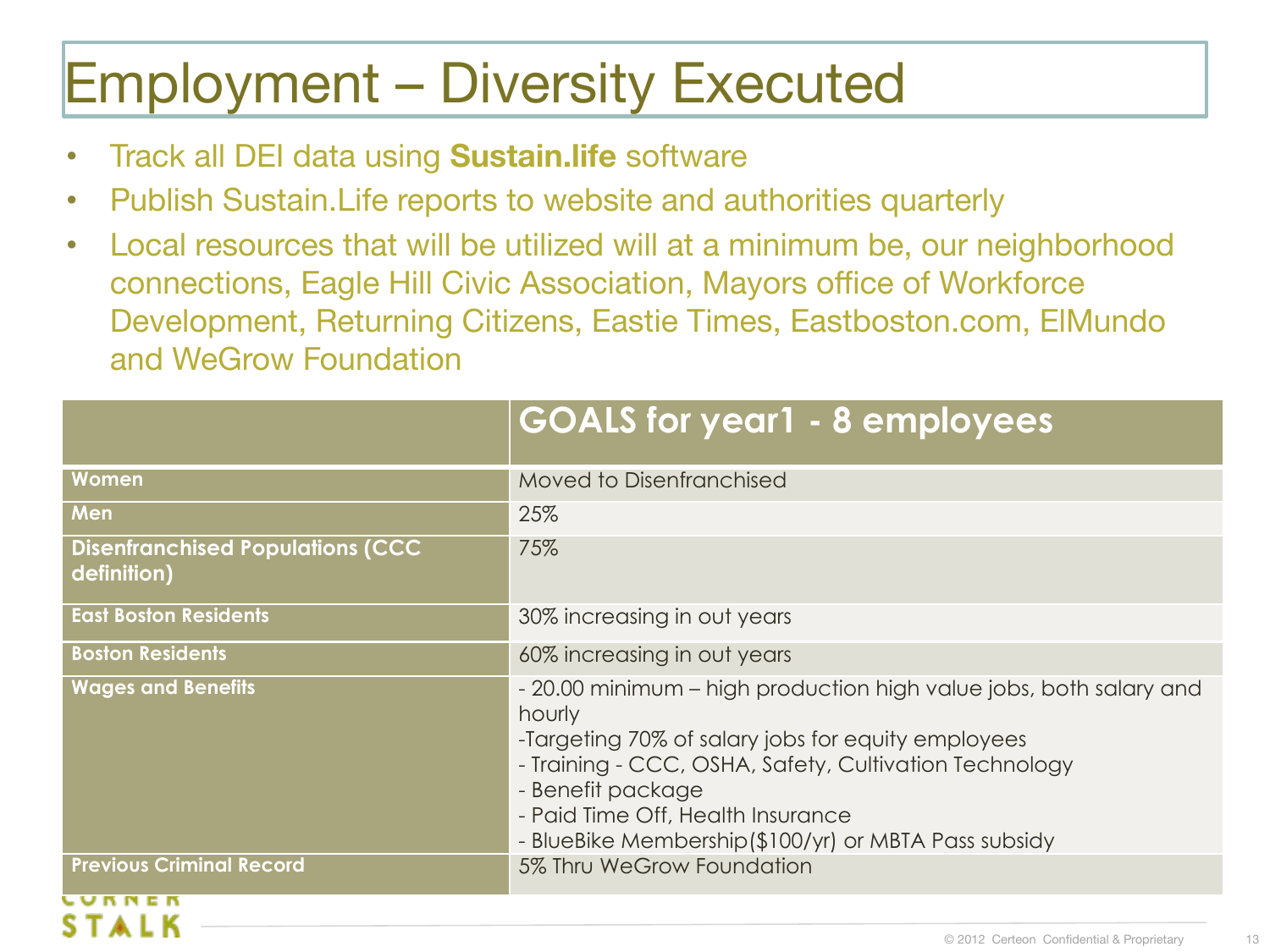#### No Retail – Soft Security - Site Security

- Early planning with Kroll, through Carl Jenkins (President)
- No Retail
	- No Foot Traffic
	- No Cash (transaction or storage), Checks or Card Processing
- Soft security
	- Build on 7 years of neighborhood involvement
		- 7 years of operation with no theft, break-in or vandalism
		- Growing Hemp since July 2018 with no security problems
		- Cannabis affords increased involvement
	- Hiring from neighborhood
		- Cannabis affords increased hiring
- Site Security

CORNER

- Visually attractive perimeter fencing with auto locking gates, video monitors and motion activated lighting
- 24 hour video surveillance with 24 hour human monitoring
	- Monitoring site is within 500 feet of facility
- Surveillance video recorded and stored to cloud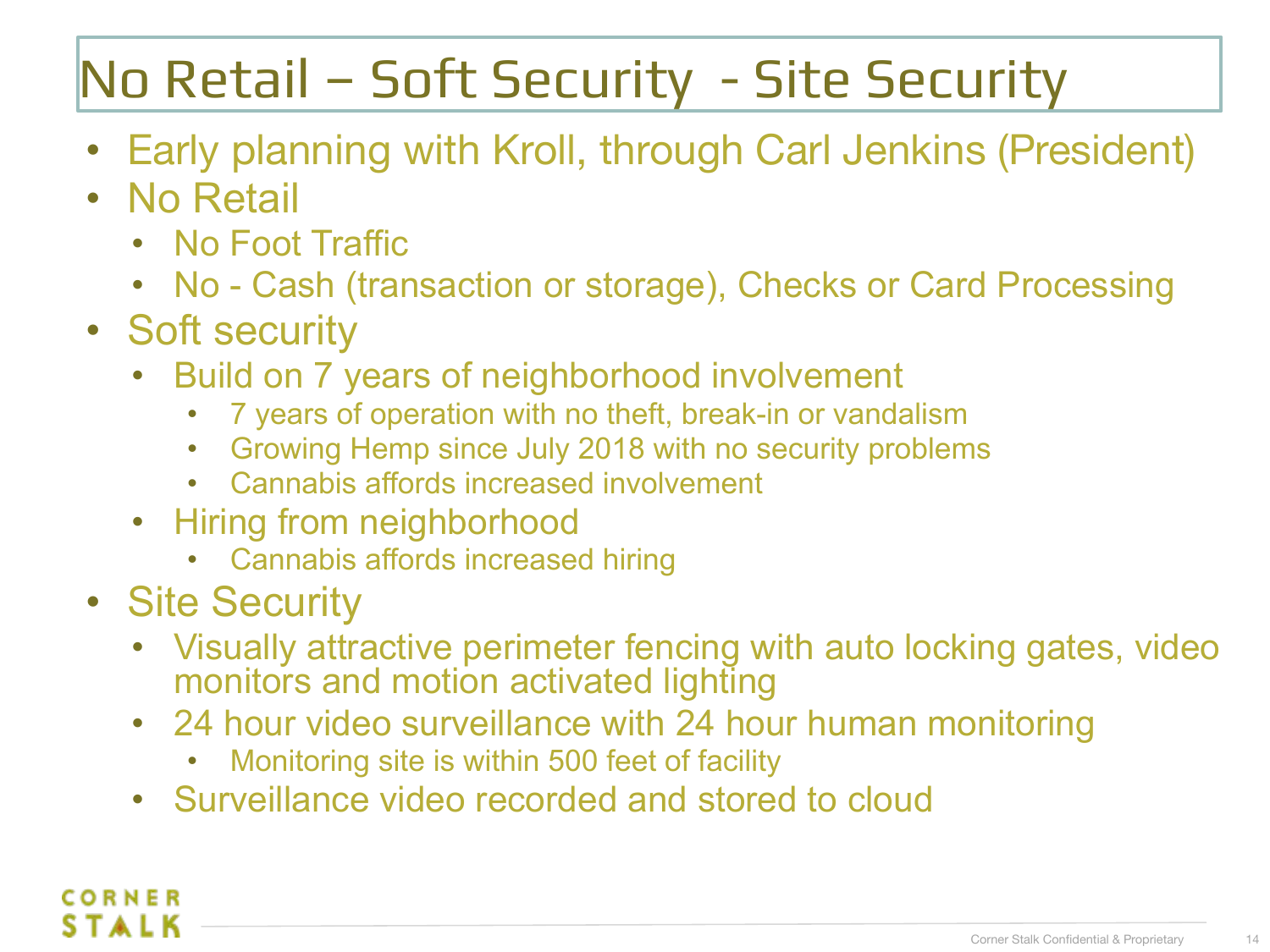## Secure by Design Structures

- Modularity
	- Isolate access and functions
- Growing units
	- Core10 steel superstructure
	- 2 layer aluminum floors walls and roofing with R45 insulation
	- No windows with LED lighting and climate control

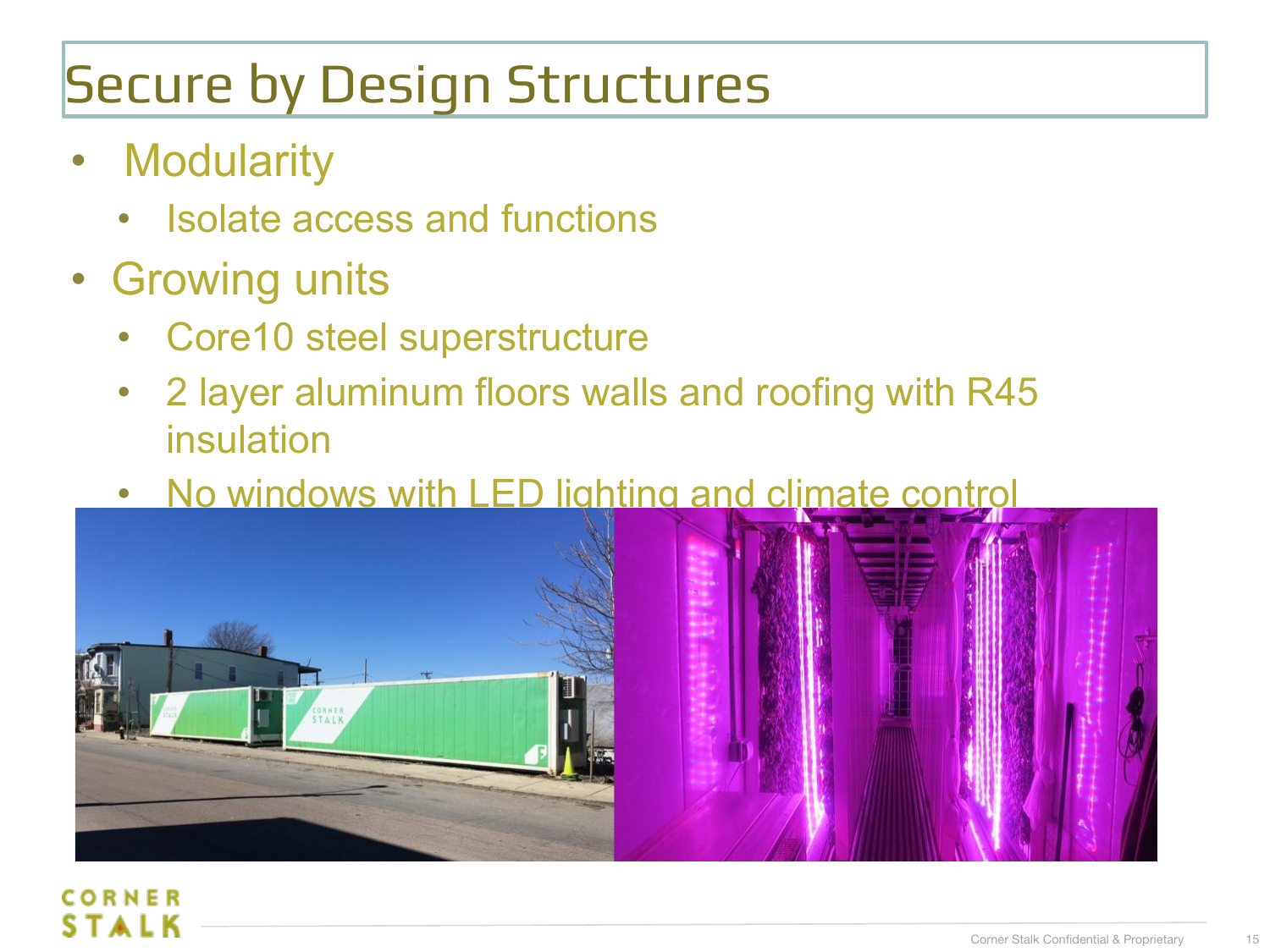#### Security Systems Growing, Office and Manufacturing

- Battery and generator backup for systems
- Fire, Entry and Emergency Alarms
- Surveillance direct to cloud with local backup
	- Work areas and access points
	- Thermal and Infrared motion activated off hours
- Biometric and or key card and 2 factor authentication for Cannabis growing units and production areas
- Auto-locking growing units and production areas
- Doors and frames as robust as surrounding walls
- Rules based access controls to all areas

• All data recorded an stored to cloud database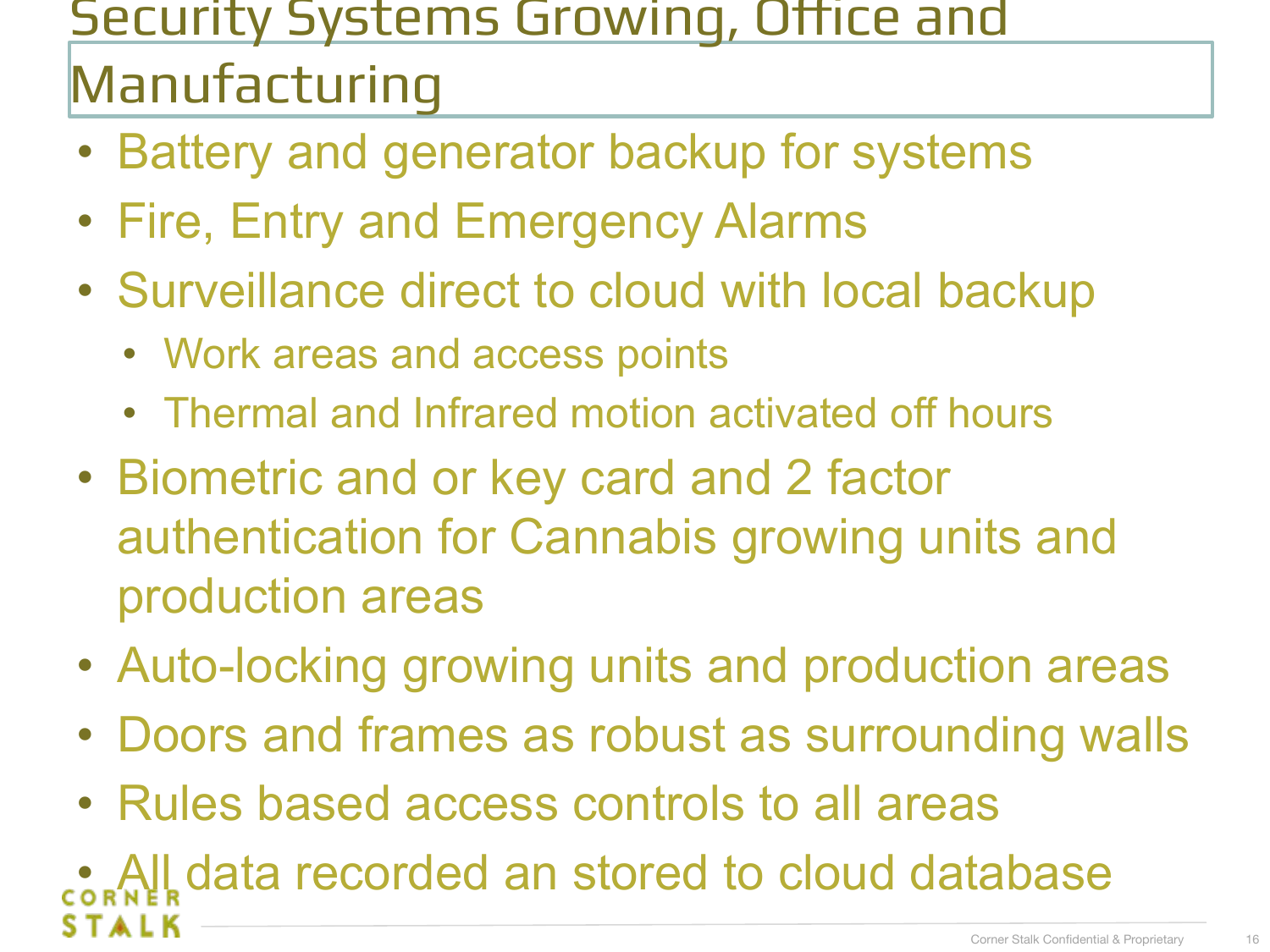#### Inside-0ut Security

- CCC mandated Metrc seed to sale tracking will be tied to employee access and activities
- Employee movement tracked and recorded via key card system
	- Tied to Metrc System Via API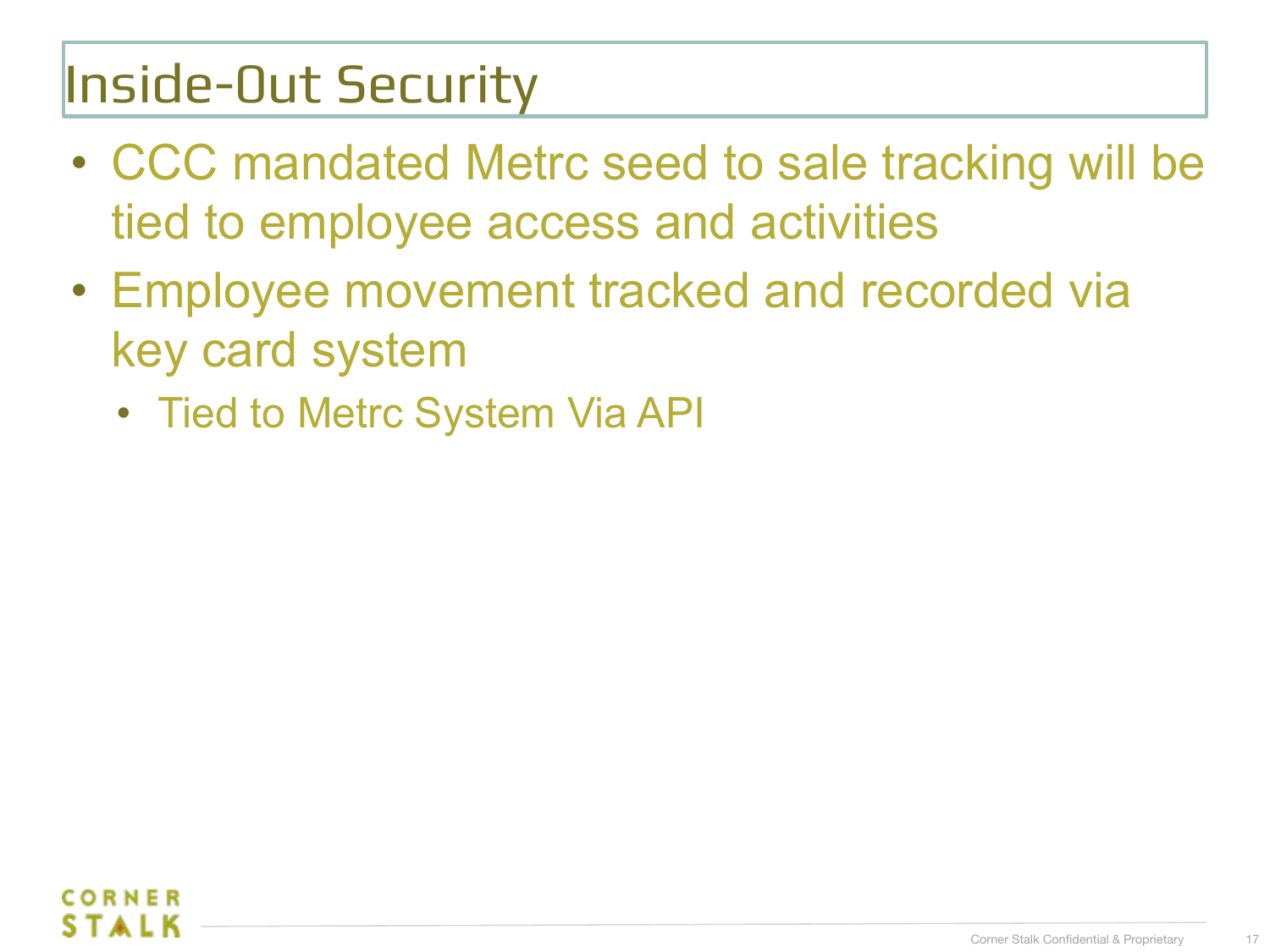#### Growth Plan Based on Planning and Success

- Right of refusal on 20,000sq feet of land at current location
	- Build up to 60,000 sq feet of Indoor and Greenhouse
- 8 living wage jobs year 1
- Maintain local control
	- Finance with Revenue based private debt offering vs, equity
- Potential Wholesale of \$48,000,000 flower revenue with possible 4X upside for extract production
- Additional 20 management, manufacturing and production jobs for local residents
- We are getting requests for production plans from companies working on developing or in the market with products for the retail market and from potential retailers looking for products that are not from competitors.